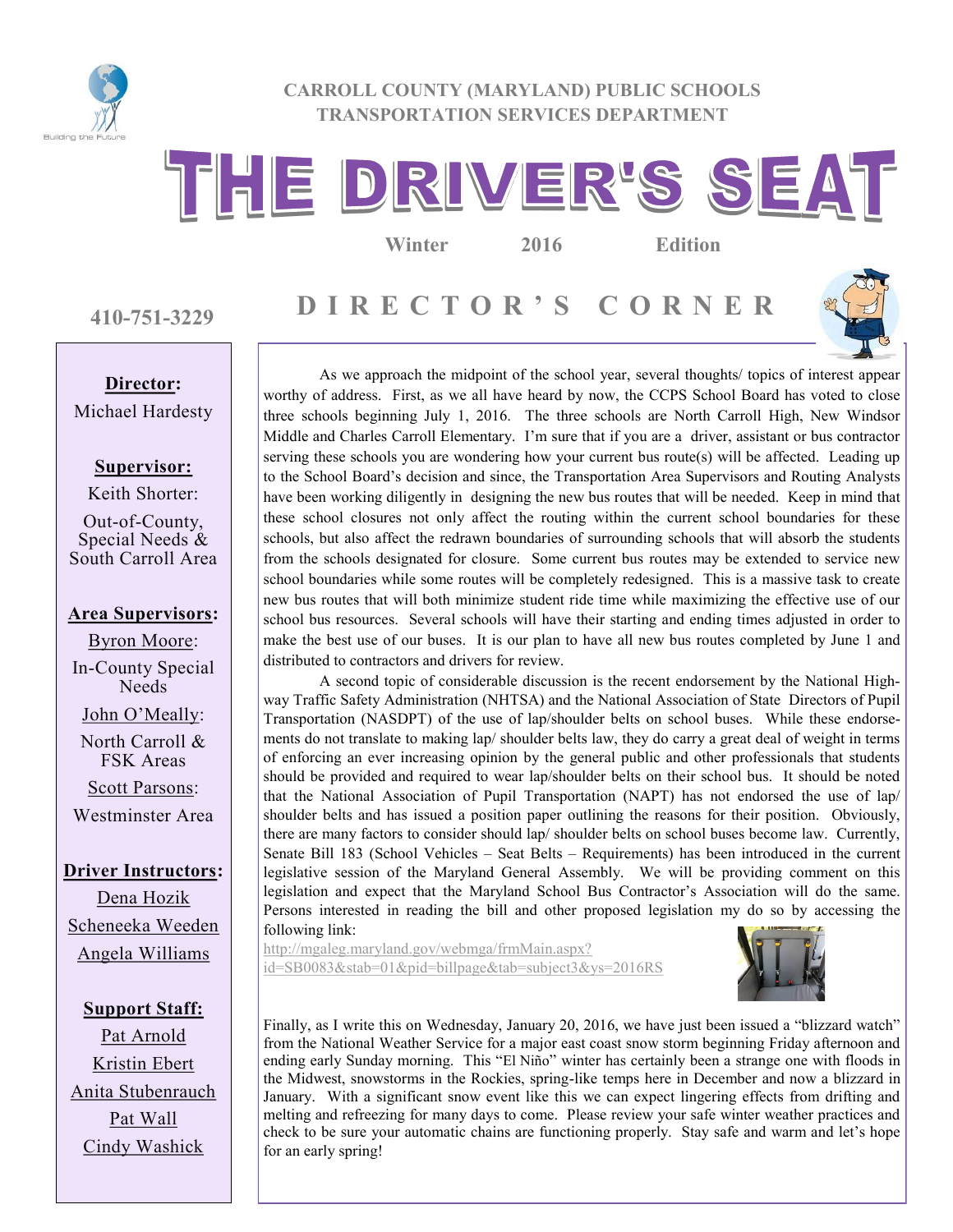#### **DRIVER REMINDERS**

**REMEMBER:** Use the *override switch* when you are approaching another bus from either direction that is loading or unloading. Do not use your amber flashing lights prior to activating the override switch. Come to a complete stop before activating your override switch. When deactivating your override switch, you must wait until the [bus performing the loading or unloading](http://www.bing.com/images/search?q=images+of+school+bus+with+flashing+red+lights+on&view=detailv2&&id=A00071BB7780079D2BEF2F51C889ED7087C13EA0&selectedIndex=4&ccid=AtayWO%2fm&simid=608026701200294665&thid=OIP.M02d6b258efe69b43f0e0e990d8566c1fH0) procedure deactivates its red flashing lights.



**REMEMBER**: You are not to *layover* or make an unscheduled stop for personal reasons on commercial property unless it is approved by the Transportation Services Department. An example would be going into Dunkin Donuts for coffee or to use the rest room or going to the bank.

**REMEMBER:** There is no *smoking* on or near a school bus—even if on a layover on the side of the road.



**REMEMBER:** During inclement weather —**be mindful** of road conditions.

**REMEMBER:** Speeding is *speeding*—it should never be done in a school bus.

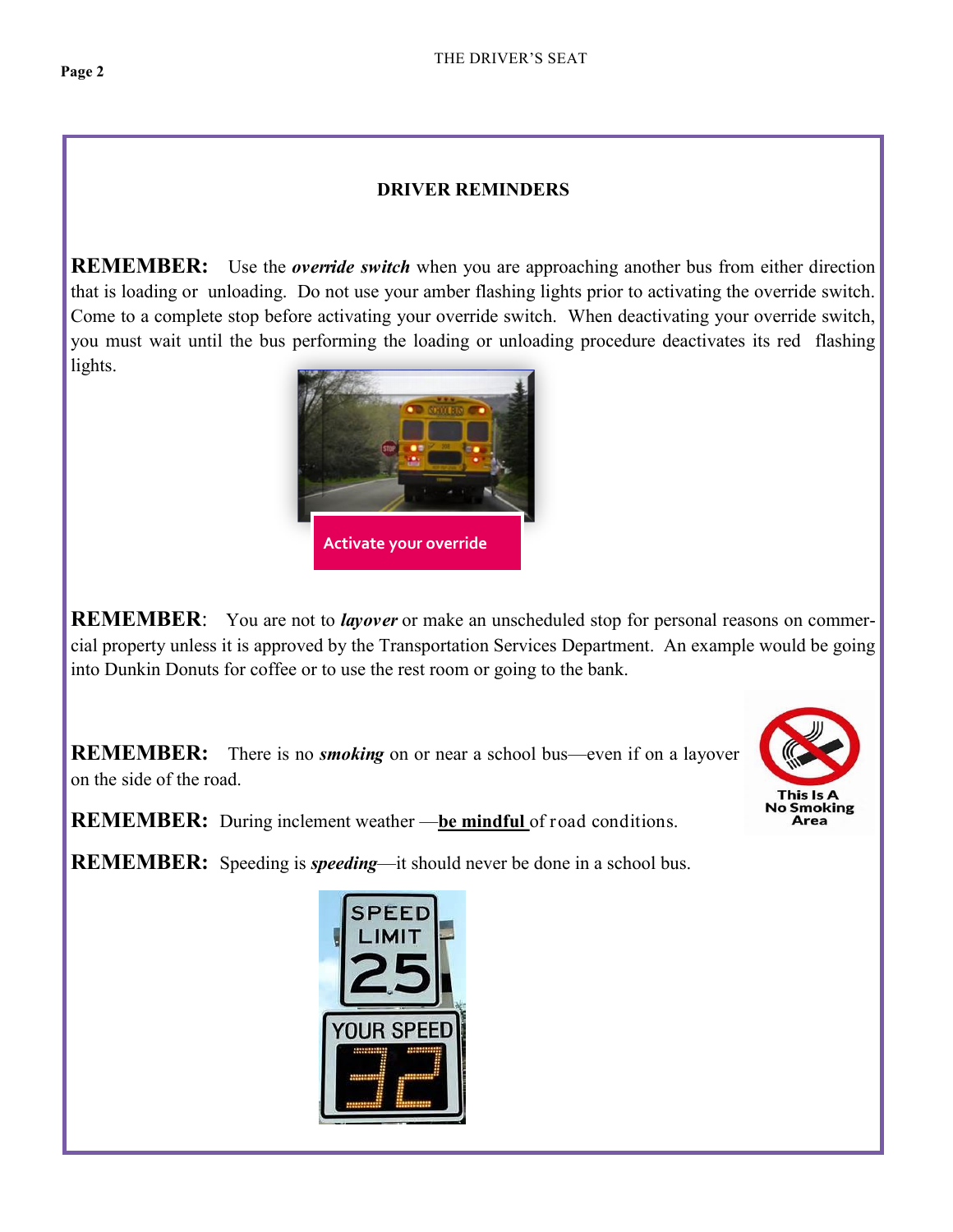## **Q's and A's from Special Education**

This can be a difficult time of year for many of our community/county families. Many of these families have problems within the home that cause the family to be divided and sometimes displaced or homeless. This scenario is difficult for all. The parents, guardians, small children, students and possibly others in this displaced household have unique and challenging days/weeks/months ahead of them.



#### **Q: What protections does a family/student have when facing a homeless/displacement situation?**

**A:** The McKinney-Vento Act which came into federal law in 1987 set up the parameters for these families. The Act requires schools to enroll homeless children and youth immediately, even if they lack normally required documents, such as immunization records or proof of residence. The act ensures that homeless children and youth have transportation to and from their school of origin if it is in the child's or youth's best interest. The school of origin may or may not be in the district in which the student resides. Some of these families have relocated into other surrounding counties and even other states.

Once the decision is made that the best interest of the student would be to attend his/her school of origin, transportation is set up to accommodate this situation. Some of the routing for the homeless population is simple, but others it is not so simple. Many of these students must endure extended ride times and multiple tiers



before getting to school or home in the afternoon. Some students ride a regular education bus, but many may ride a special education bus to and from the schools because of the more diverse routes the special education buses have during the course of the day.

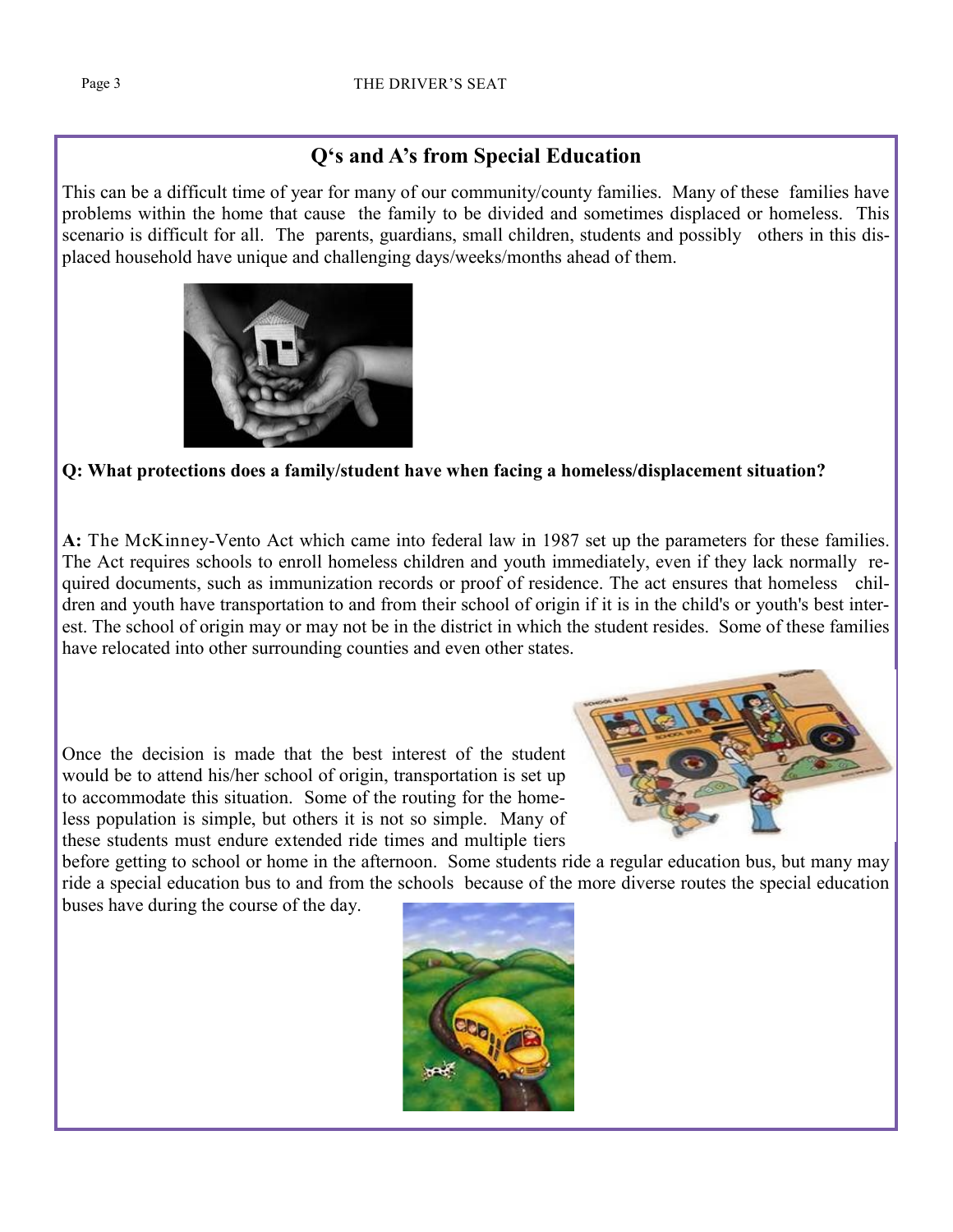### Memories

Computer systems have at least one distinct advantage over us humans **MEMORIES!** 

As we age, our memory banks become very selective when storing new memories. Our capacity to remember things is reduced. Our memory banks are nearly full!

Computers, on the other hand, can be outfitted with additional memory. If the capacity is reached for storage of digital data, hardware can be installed to increase that capacity.

Like computer systems, our bus camera systems can also receive additional memory space. Memory space in our camera systems is provided by the removable hard drives. Those hard drives contain the video and audio files recorded by our bus cameras. Each hard drive has storage limitations which determine how many of those files can be stored before the oldest files are replaced by new ones.

At CCPS, we are beginning to replace our oldest hard drives with newer hard drives. These new drives have two or three times the storage capacity of the old hard drives. Investigations that involve bus camera system footage will be less time sensitive because the audio and video files are available for a longer time period. Even more importantly, the new hard drives are Solid State which will last longer. The drive does not contain any "spinning" parts which become worn down with the bumps in the road.





Just before winter break, we installed 50 buses with these new hard drives with a plan of replacing all of the old hard drives over the next two years. The changes are inside the hard drive casing so you can't see a difference but you may notice that the system is quieter while recording. That will give you more opportunity to enjoy the sounds of your students. May you all have happy memories of your bus.





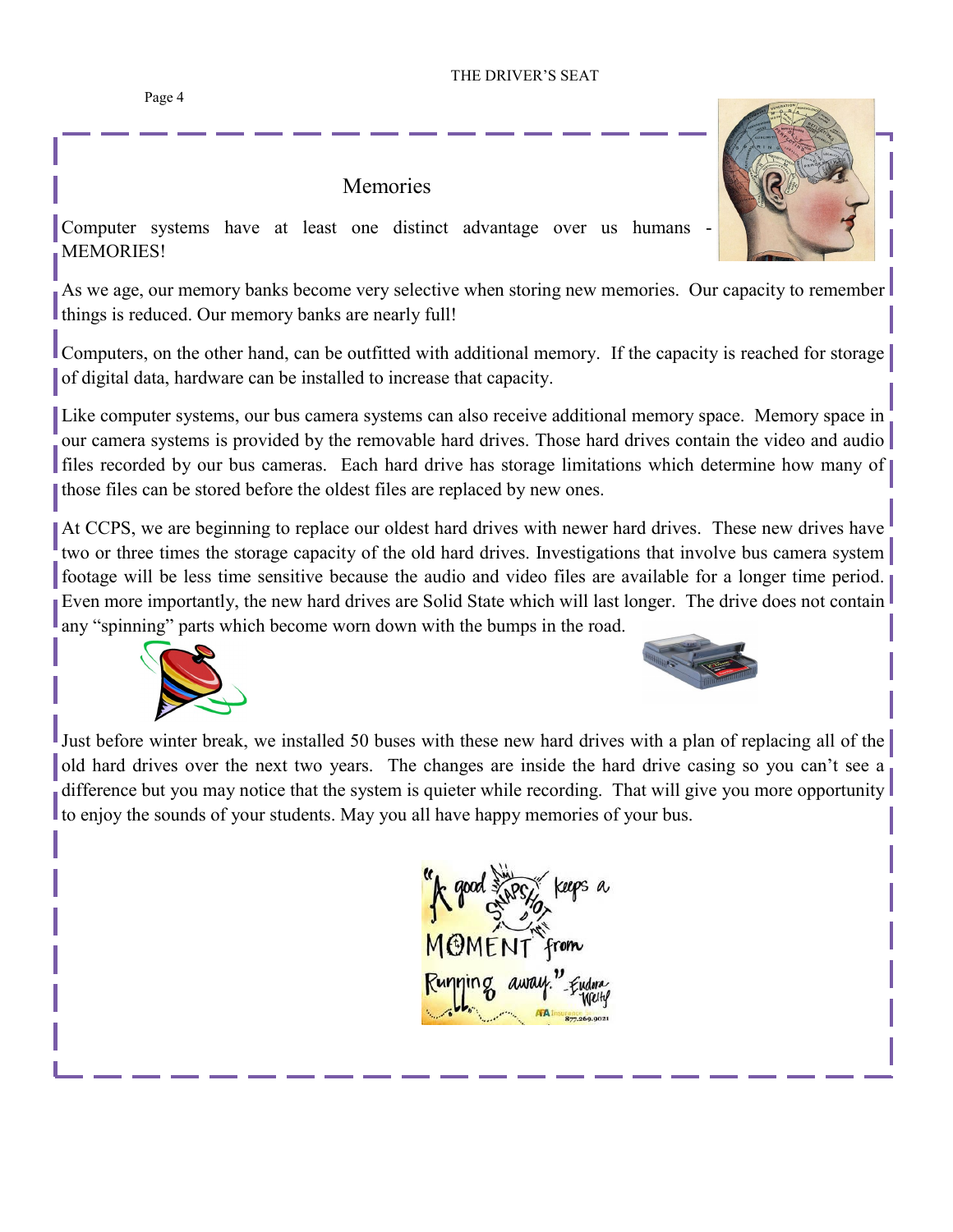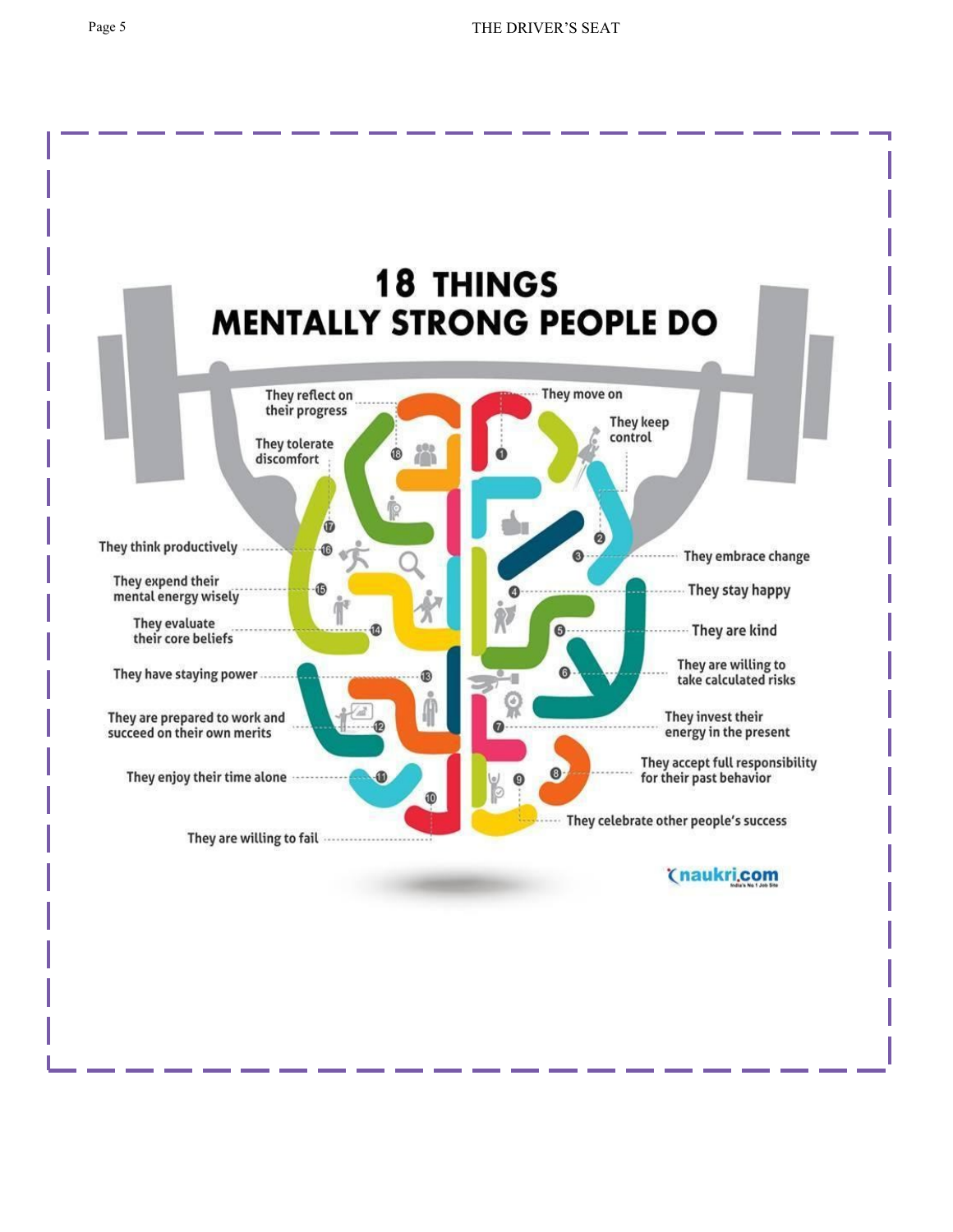#### **SPRING 2016 BUS INSPECTION**

The spring 2016 bus inspection is fast approaching. Our schedule is printed here:

| Monday, March 14    | $8:45 - 11:30$ | Winters Mill High      |
|---------------------|----------------|------------------------|
| Tuesday, March 15   | $8:45 - 11:30$ | Manchester Valley High |
| Wednesday, March 16 | $8:45 - 11:30$ | Winters Mill High      |
| Thursday, March 17  | $8:45 - 11:30$ | Century High           |
| Friday, March 18    | $8:45 - 10:45$ | Francis Scott Key      |





As a reminder, inspectors from the MVA will be present during this inspection; so please allot extra time for each bus. Buses that come through the inspection clean and in excellent mechanical condition with no defects will speed up the inspection process. Please ensure all of your buses have undergone thorough preventative maintenance checks, and make sure your drivers inspect the buses prior to bringing them through the inspection lines. The inspection process should not serve as your fleet's preventative maintenance program, instead it should confirm that your preventative maintenance program is effective.

Highlighted on the next page are the results of our inspections through the fall of 2015. As a basis for comparison over the past 5 spring inspections, dating back to 2011, our averages have been the following:

 **Pass: 58.18%**

 **30-day violations: 31.12%**

 **Redlines: 10.42%**



A ten percent improvement over the five-year averages would result in scores of 63.4%, 28.3% and 9.47% respectively. This is a modest goal; but achievable. Please bring your buses to inspection clean and ready to be inspected so that we can again show the State of Maryland how outstanding our clean and well-maintained fleet truly is.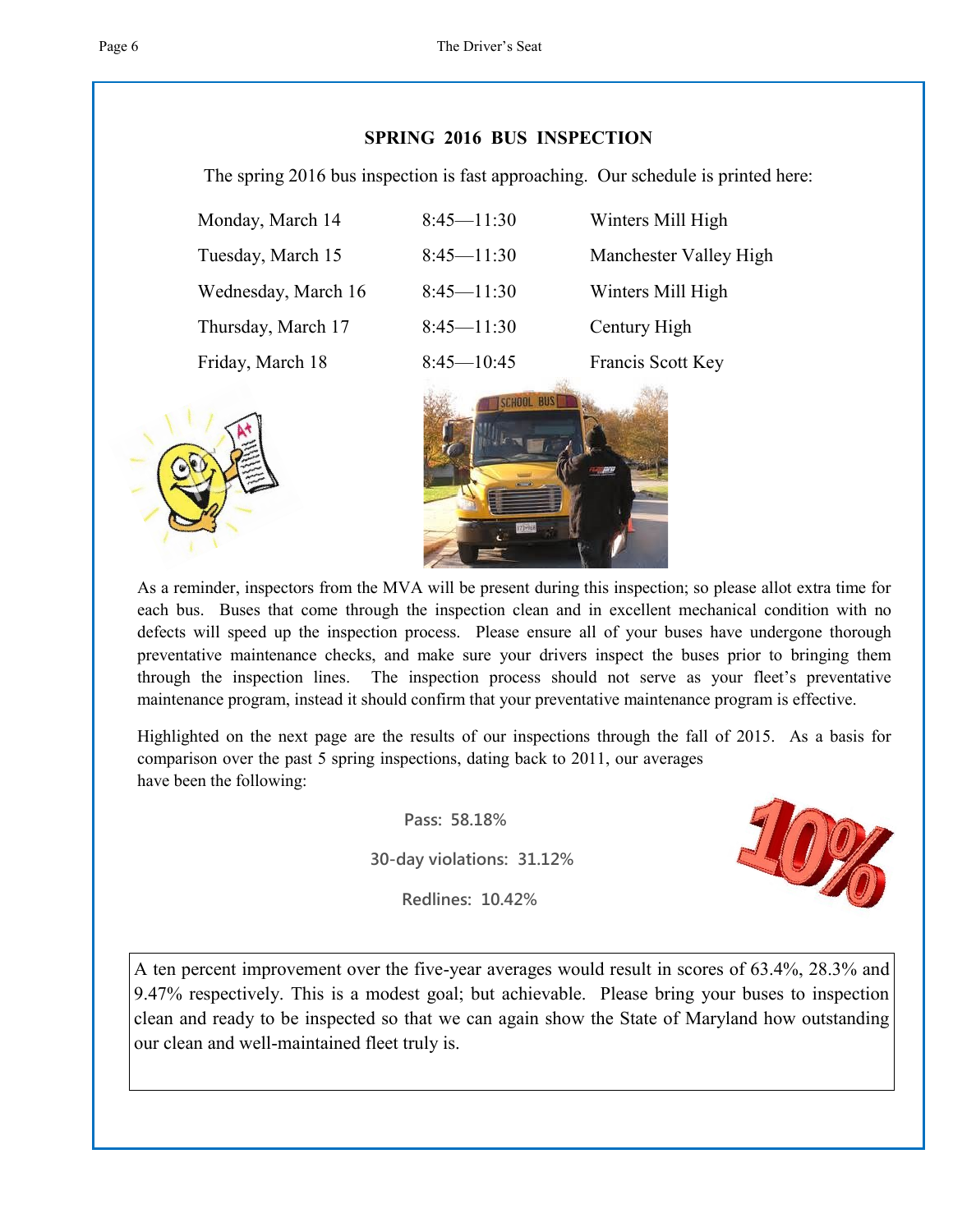



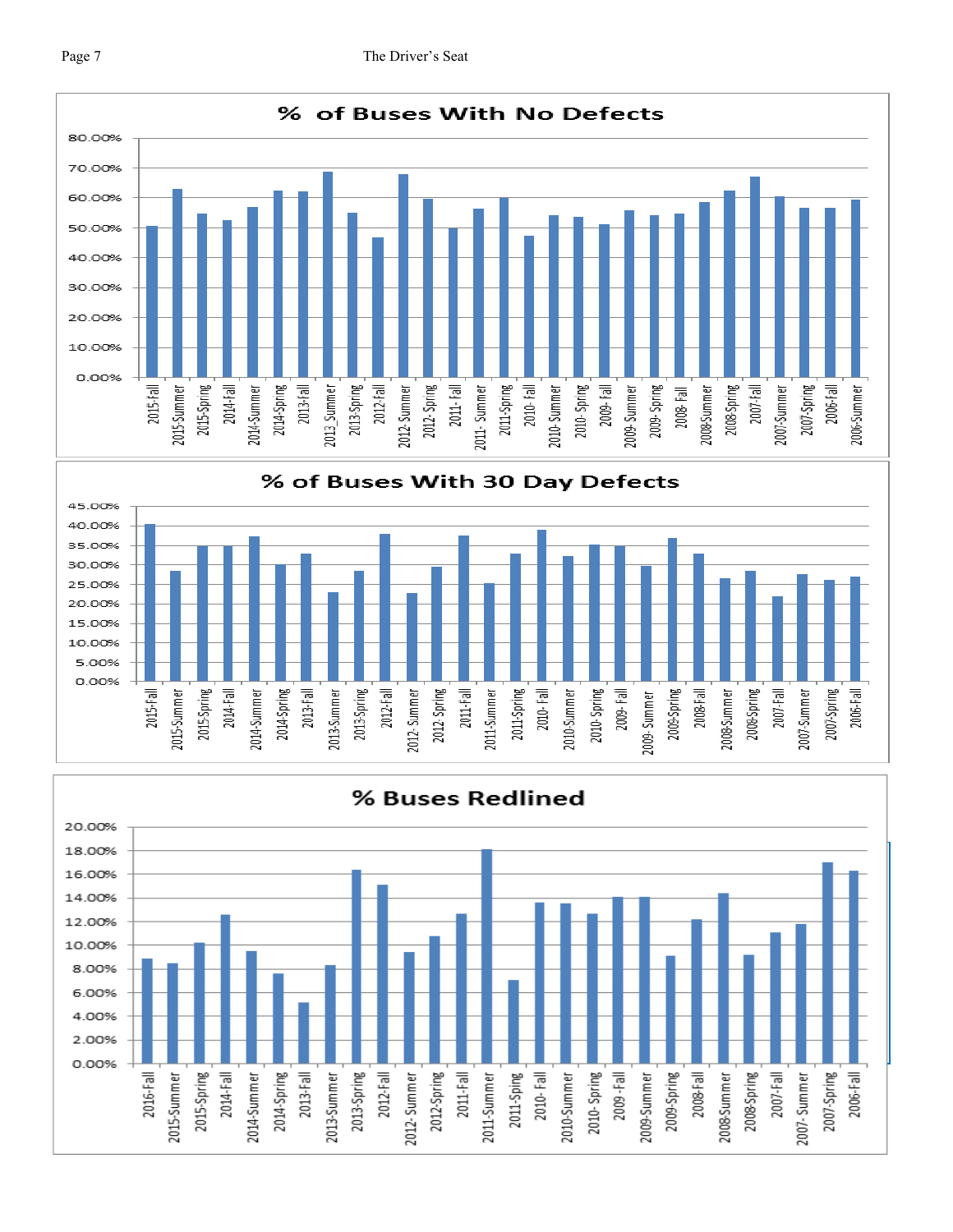#### **KIND WORDS**

With or without saying, the driver's words and expressions have an effect on their student's attitudes and behaviors. Do your students know how you feel about them? We do not always verbally communicate this information to the students who ride our school bus; but, most students could respond to this question. They know where they fit in. Students gain the awareness that the bus driver respects them by how they speak to them. Frequently using courteous words with behavior challenged students as well as with appropriately behaved students allows us to convey a level of respect to all:

"Will you please pick up that paper" "Thank you for keeping your voices low while crossing the railroad tracks." "Sorry I was running late this morning."

Using courteous words and words of praise when developing a rapport with your students lets the students know that you are pleased and appreciate them and their good behavior. Try some of these phrases in the next few months and see how your students respond. You would be surprised how effective this could be with your older passengers:

"That was a nice bus ride, thank You." "I like the way you are sitting today." "Much better, thank You." "It's a pleasure to drive when you ride like this." "I appreciate your help." "Now you've got the hang of it." "How impressive"

#### **HELPFUL TIPS**

- Greet your students by name. Say good morning.
- Smile.
- Show an interest in the things that interest them.
- Compliment your students on positive behavior.
- *Sometimes* it pays to not hear and see things.
- Make students feel that they have a responsibility in ensuring group safety.
- Listen to the students their suggestions, their complaints, their concerns.
- If you make a mistake, admit it.
- Give commands that stimulate an action: "Do this..." instead of "Don't do that...."
- Have a reason for what you ask a student to do and give the reason.